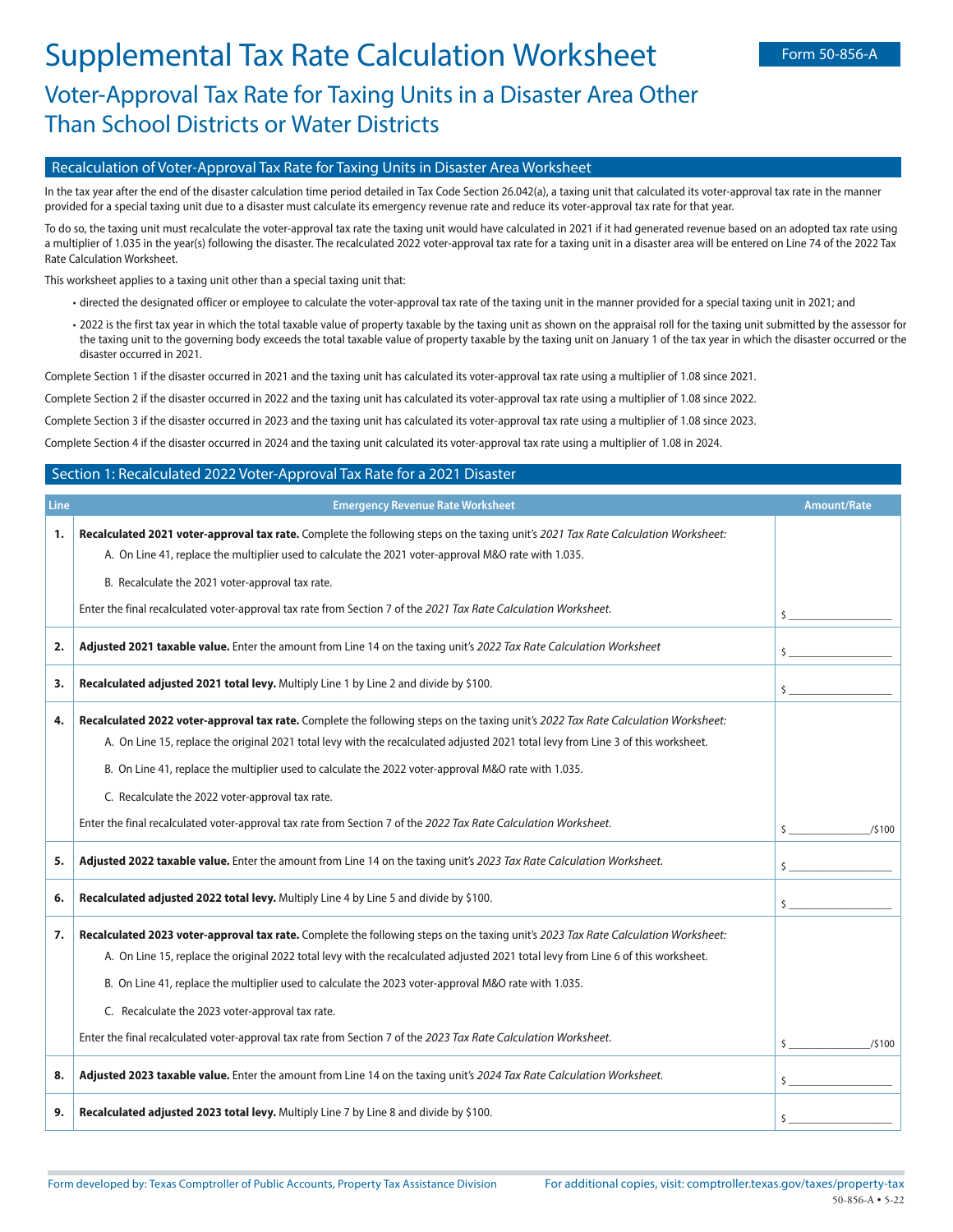**Supplemental Tax Rate Calculation Worksheet Voter-Approval Tax Rate for Taxing Units in a Disaster Area Other Than School Districts or Water Districts Form 50-856-A**

|                                                                          | Section 1: Recalculated 2022 Voter-Approval Tax Rate for a 2021 Disaster (concluded)                                                                                                                                                                                                                                                                                                                                                                                                                                                                  |                    |  |
|--------------------------------------------------------------------------|-------------------------------------------------------------------------------------------------------------------------------------------------------------------------------------------------------------------------------------------------------------------------------------------------------------------------------------------------------------------------------------------------------------------------------------------------------------------------------------------------------------------------------------------------------|--------------------|--|
| Line<br><b>Emergency Revenue Rate Worksheet</b>                          |                                                                                                                                                                                                                                                                                                                                                                                                                                                                                                                                                       |                    |  |
| 10.                                                                      | Recalculated 2024 voter-approval tax rate. Complete the following steps on the taxing unit's 2024 Tax Rate Calculation Worksheet:<br>A. On Line 15, replace the original 2021 total levy with the recalculated adjusted 2021 total levy from Line 9 of this worksheet.<br>B. On Line 41, replace the multiplier used to calculate the 2023 voter-approval M&O rate with 1.035.<br>C. Recalculate the 2023 voter-approval tax rate.<br>Enter the final recalculated voter-approval tax rate from Section 7 of the 2024 Tax Rate Calculation Worksheet. | /5100              |  |
| Section 2: Recalculated 2022 Voter-Approval Tax Rate for a 2022 Disaster |                                                                                                                                                                                                                                                                                                                                                                                                                                                                                                                                                       |                    |  |
| <b>Line</b>                                                              | <b>Emergency Revenue Rate Worksheet</b>                                                                                                                                                                                                                                                                                                                                                                                                                                                                                                               | <b>Amount/Rate</b> |  |
| 1.                                                                       | Recalculated 2022 voter-approval tax rate. Complete the following steps on the taxing unit's 2022 Tax Rate Calculation Worksheet:<br>A. On Line 41, replace the multiplier used to calculate the 2022 voter-approval M&O rate with 1.035.<br>B. Recalculate the 2022 voter-approval tax rate.                                                                                                                                                                                                                                                         |                    |  |

|    | Enter the final recalculated voter-approval tax rate from Section 7 of the 2022 Tax Rate Calculation Worksheet.                                                                                                                                                                                                                                                                                                                                                                                                                                       | /5100<br>S. |
|----|-------------------------------------------------------------------------------------------------------------------------------------------------------------------------------------------------------------------------------------------------------------------------------------------------------------------------------------------------------------------------------------------------------------------------------------------------------------------------------------------------------------------------------------------------------|-------------|
| 2. | Adjusted 2021 taxable value. Enter the amount from Line 14 on the taxing unit's 2022 Tax Rate Calculation Worksheet.                                                                                                                                                                                                                                                                                                                                                                                                                                  |             |
| 3. | Recalculated adjusted 2022 total levy. Multiply Line 1 by Line 2 and divide by \$100.                                                                                                                                                                                                                                                                                                                                                                                                                                                                 |             |
| 4. | Recalculated 2023 voter-approval tax rate. Complete the following steps on the taxing unit's 2023 Tax Rate Calculation Worksheet:<br>A. On Line 15, replace the original 2022 total levy with the recalculated adjusted 2022 total levy from Line 3 of this worksheet.<br>B. On Line 41, replace the multiplier used to calculate the 2023 voter-approval M&O rate with 1.035.<br>C. Recalculate the 2023 voter-approval tax rate.<br>Enter the final recalculated voter-approval tax rate from Section 7 of the 2022 Tax Rate Calculation Worksheet. | /5100       |
| 5. | Adjusted 2023 taxable value. Enter the amount from Line 14 on the taxing unit's 2024 Tax Rate Calculation Worksheet.                                                                                                                                                                                                                                                                                                                                                                                                                                  |             |
| 6. | Recalculated adjusted 2023 total levy. Multiply Line 4 by Line 5 and divide by \$100.                                                                                                                                                                                                                                                                                                                                                                                                                                                                 |             |
| 7. | Recalculated 2024 voter-approval tax rate. Complete the following steps on the taxing unit's 2024 Tax Rate Calculation Worksheet:<br>A. On Line 14, replace the original 2022 total levy with the recalculated adjusted 2022 total levy from Line 6 of this worksheet.<br>B. On Line 39, replace the multiplier used to calculate the 2023 voter-approval M&O rate with 1.035.<br>C. Recalculate the 2023 voter-approval tax rate.<br>Enter the final recalculated voter-approval tax rate from Section 7 of the 2024 Tax Rate Calculation Worksheet. | /\$100      |

## Section 3: Recalculated 2023 Voter-Approval Tax Rate for a 2023 Disaster

| Line | <b>Emergency Revenue Rate Worksheet</b>                                                                                                                                                                                                                                                       | Amount/Rate |
|------|-----------------------------------------------------------------------------------------------------------------------------------------------------------------------------------------------------------------------------------------------------------------------------------------------|-------------|
|      | Recalculated 2023 voter-approval tax rate. Complete the following steps on the taxing unit's 2023 Tax Rate Calculation Worksheet:<br>A. On Line 41, replace the multiplier used to calculate the 2023 voter-approval M&O rate with 1.035.<br>B. Recalculate the 2023 voter-approval tax rate. |             |
|      | Enter the final recalculated voter-approval tax rate from Section 7 of the 2023 Tax Rate Calculation Worksheet.                                                                                                                                                                               | /5100       |
|      | <b>Adjusted 2023 taxable value.</b> Enter the amount from Line 14 on the taxing unit's 2024 Tax Rate Calculation Worksheet.                                                                                                                                                                   |             |
|      | Recalculated adjusted 2023 total levy. Multiply Line 1 by Line 2 and divide by \$100.                                                                                                                                                                                                         |             |